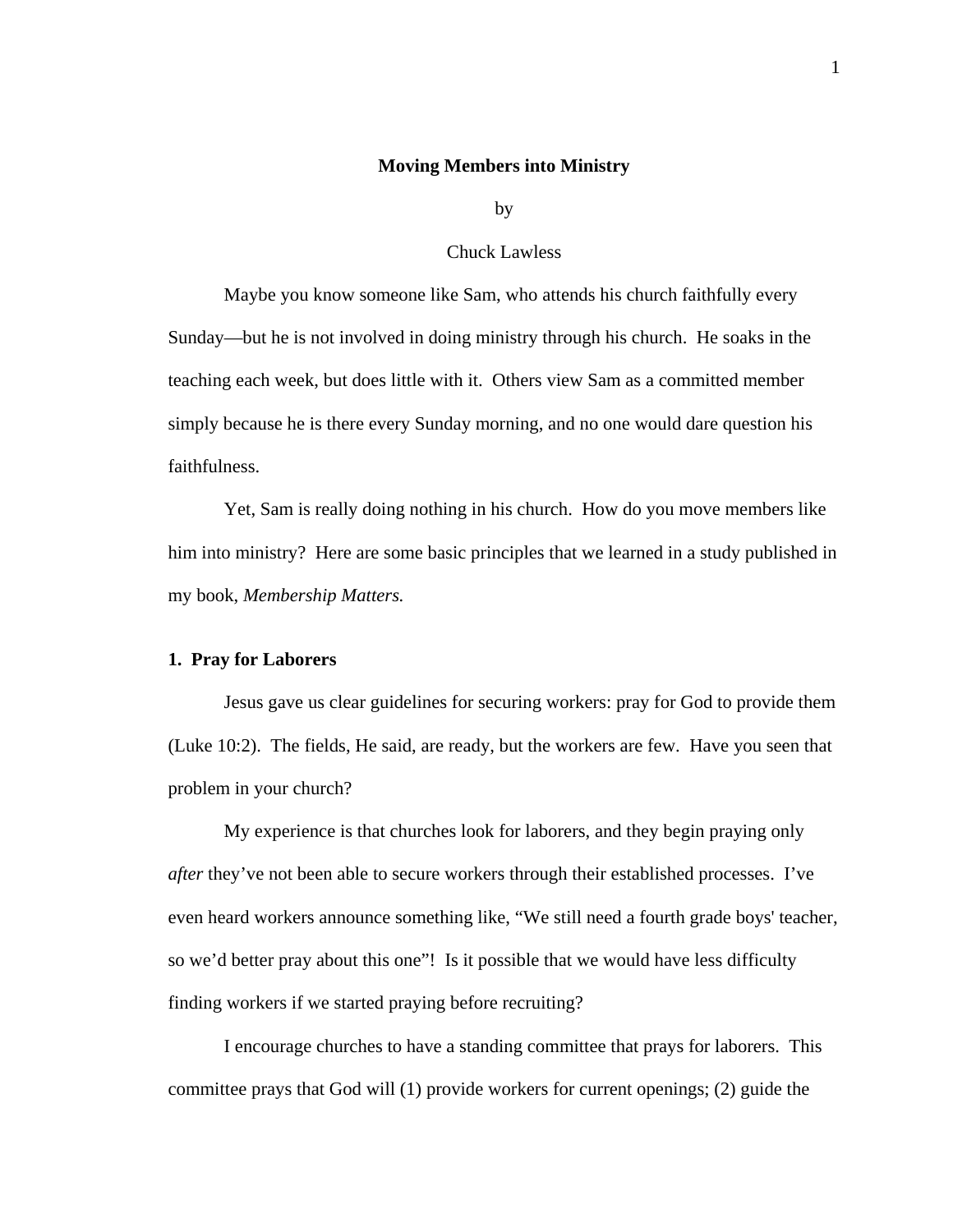church in enlisting and training potential workers; and (3) remind the church to affirm current workers (see #6 below).

## **2. State Expectations** *Up Front*

Why do so many church members (like Sam) join a church and just sit? Here's the primary reason: churches expect very little from members, and that's exactly what they get! One of the best ways to correct this problem is to state expectations in a required membership class. Our study shows that churches with effective membership classes stress five expectations of members:

- Identifying with the church (e.g., through public baptism)
- Attending worship services and small groups
- Serving in the ministry of the church
- Giving financially toward the church's work
- Promoting unity in the church

Stating these expectations is no guarantee there will be no Sam's in your church, but *not* clarifying expectations almost assures that you will. Even if your church begins by raising the bar with only one of the five expectations, that's a start.

# **3. Put a Ministry Placement Strategy in Place**

 Ministry placement is not automatic, nor is it easy. In the churches we studied, leaders had an intentional placement strategy in place. Most often this strategy was built around one of three tools: Rick Warren's SHAPE concept (*The Purpose Driven Church*), Wayne Cordeiro's DESIGN program (*Doing Church as a Team*), or John Powers' BodyLife Journey plan (*BodyLife*). These strategies are built upon the assumption that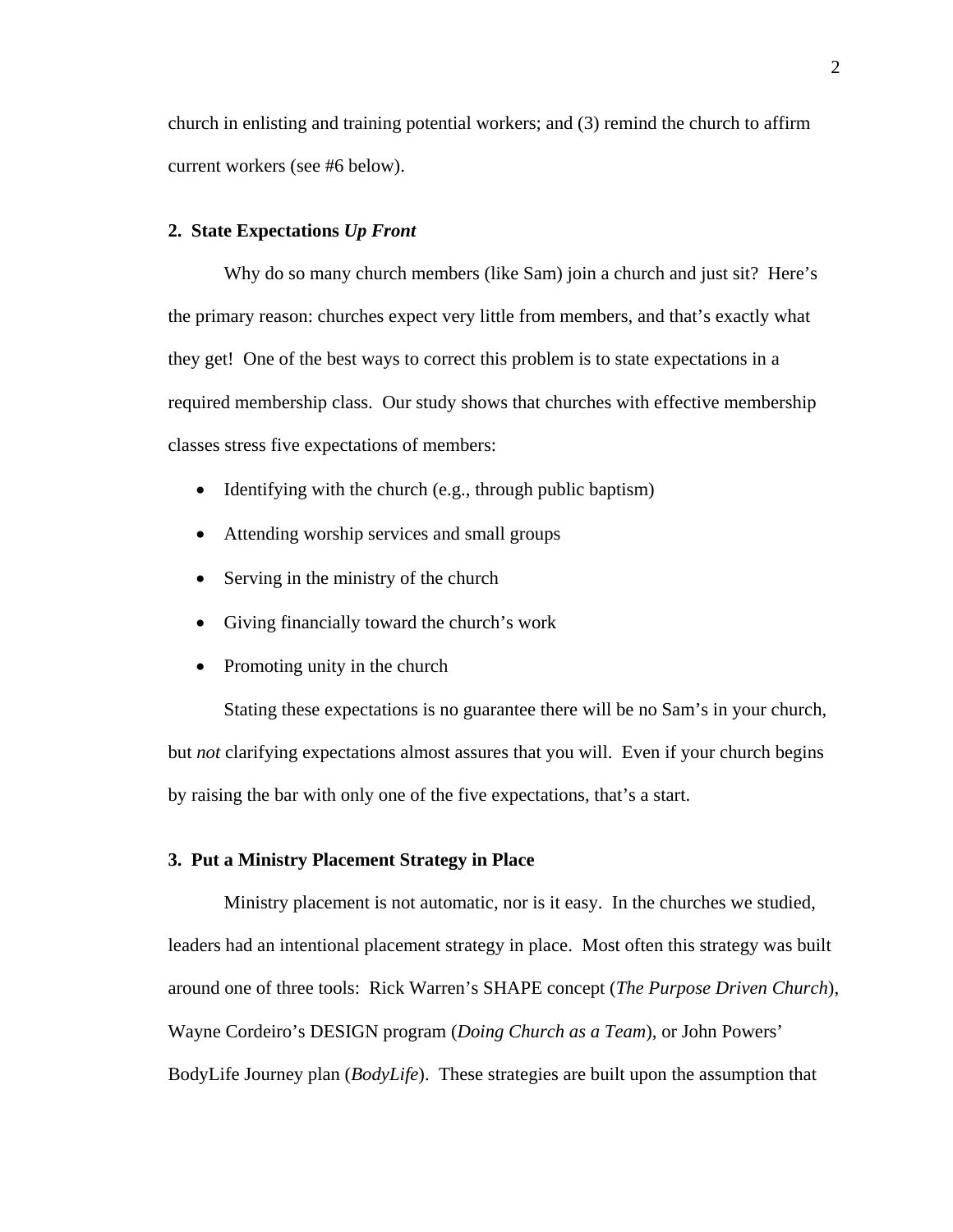God works through our life experiences, our desires, our spiritual gifts, our personalities, and our abilities to prepare us to do ministry in His church. Members who saw how God had prepared them then worked with church leaders to find the right place of ministry for them.

# **4. Recruit for Ministry Face-to-Face**

We asked laypersons in our study why they chose to get involved in their church's ministry. Listen to the personal recruiting that their answers reflected:

"A minister spoke to me and challenged me to get active."

"The Minister of Education sat me down and talked to me."

"Two guys approached me and asked me [to serve]."

These types of answers we heard over and over again. Leaders in the churches we studied did not recruit workers through bulletin board sign-ups, worship folder tear-offs, or pulpit announcements. Rather, they sought workers by challenging members face-toface. In most cases, a personal challenge and invitation made the difference. It makes sense that this method—a method that Jesus modeled for us—would be effective.

# **5. Offer Entry-level Ministry Positions**

Not every member is prepared to be a teacher, a deacon, or an elder. New believers, for example, are not yet qualified to take leadership positions. New members who transfer from another church probably need some time to know the church before taking on a highly visible leadership role. Both groups might, however, be ready to take on the challenge of "entry level" positions that allow them to get involved in the church.

Entry-level positions might include parking lot greeters, refreshment committees,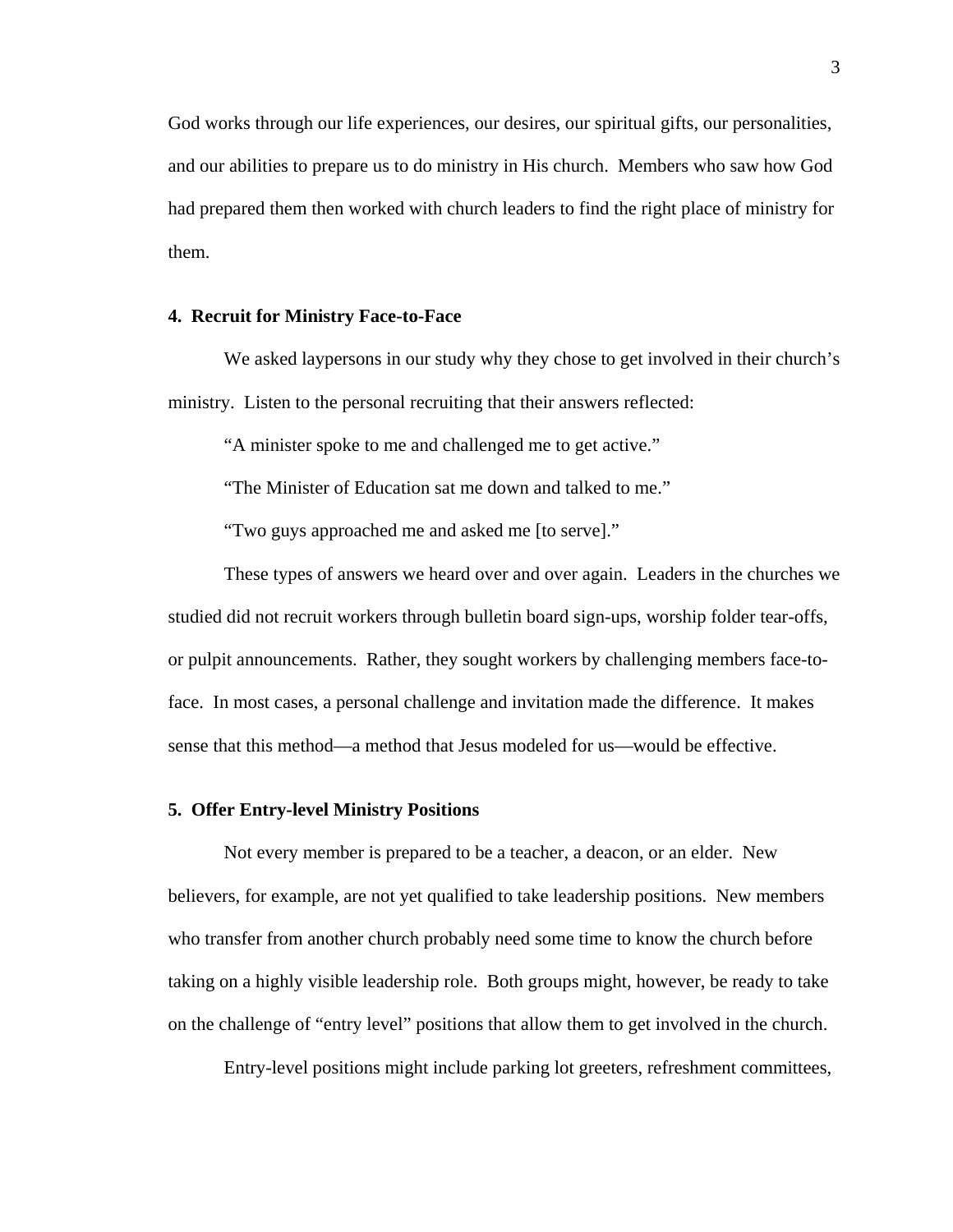class custodians, choir members, and any other position that may not demand significant training. The goal is to help everyone get involved at some level as quickly as possible so that new members feel needed and wanted. Moreover, entry-level positions help to evaluate potential leaders, as a person unwilling to serve in an entry position probably won't make a good servant leader later.

# **6. Recognize and Affirm Workers**

Stop and think about the number of workers in your church who have served faithfully Sunday after Sunday, year after year, and sometimes decade after decade. Most often, we take for granted these dependable church members. We assume they will serve, and we neither recognize nor affirm them. To be fair, most of these workers would not want any recognition—and that spirit is exactly what makes them great to have in the church—but their reticence to be recognized does not let us off the hook. We honor God by affirming His work in the lives of those who give their best for His church.

One simple way to recognize workers is to sponsor an annual Workers Banquet. Cater it, publicize it, and make it special. Not only will the current workers be grateful, but potential workers will also see that their church will appreciate their service.

#### **7. Don't Give Up Easily**

In 1 Corinthians 12, Paul taught that God puts His church together as He wishes (12:1-11). He gives spiritual gifts as He desires so that the church fits together properly as His body. If God takes responsibility for this task, how can we not believe that He will provide the workers needed in our churches? Our task is to help members find their role, challenge them to serve, equip them, and hold them accountable. This work is not easy,